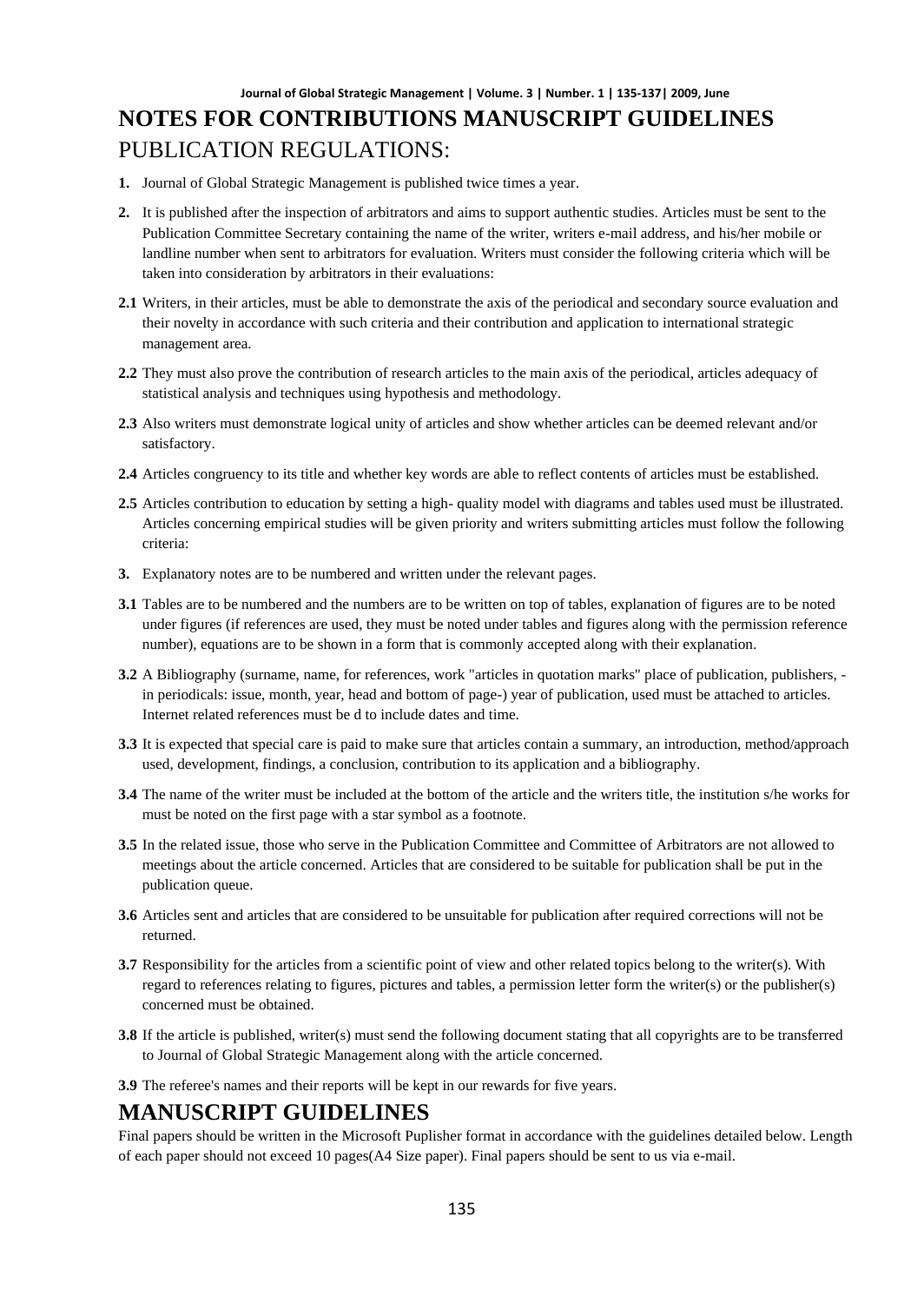#### **Journal of Global Strategic Management | Volume. 3 | Number. 1 | 135-137| 2009, June**

## **Base Font**

The paper should be typed Times New Roman with Point Size 10 and Single-spaced. A space should be between each paragraph.

## **Margins**

Set your margins as follows: Left Margin:3 cm Right Margin:3 cm Top Margin:3 cm Bottom Margin:2,50 cm

### **Title**

The title should be in all capital letters, boldface, "SIZE 20" and centered at the top of the first page. The author(s) and affiliations(s) should be centered, bold face, "SIZE 16" and single-spaced, beginning on the second line below the title. Do not use titles such as Dr. or Assistant Professor. etc.

## **Abstract**

On the second line following the author(s) and affiliation(s), the word abstract should be centered and typed in all capital letters boldface with the "SIZE 16". The text of the abstract should be italicized and not more than 500 words and 3-5 keywords must be included.

### **ABSTRACT**

The main object of this paper $\hat{a}\hat{\epsilon}$ 

## **Body**

The body of the paper following the abstract should be single-space, and both left and right justified. Microsoft Word calls this "Justify".

First-level headings should be centered, boldface and in all capital letters with the "SIZE14" (Following the abstract, include a first level heading before the first paragraph of the body of the paper to clearly separate the two).

# **INTRODUCTION**

Second -level headings should be flush with the left margin, bold face, "SIZE 16" and in upper and lower case letters (NOT all caps).

# **Strategic Decision Making**

## **Exhibits And Appendices**

Exhibits may be included with each one appearing on a separate page. Exhibits should be typed as close as possible to the location they are cited. Headings should be centered, boldface, and capitalized above the exhibit. The size of the heading for each exhibit should be "SIZE 12".

# **EXIHIBIT 1**

Appendices should immediately follow the body of the paper and precede the references. The word appendix should be centered above the appendix, in "SIZE 16", bold and caps.

#### **APPENDIX References**

Calling references in the text should be handled with the use of last name, year of publication and page number. Ansoff  $(1965; 56)$  indicate that  $\hat{\mathbf{a}}$ 

The bibliography should include those reference cited in the text of the paper and should be titled REFERENCE, which must be all in capital letters, boldface and "SIZE 16". References should be listed on a separate page at the end of the paper. A line must be skipped between references.

## **REFERENCES**

Bourgeois, L.J. and Eisenhardt, Kathleen M.(1988), Strategic Decision Process in High Velocity Environment: Four Cases in the Microcomputer Industry, Management Science, 34, pp.816-835.

Kirkwood, Craig W., (1997), Strategic Decision Making, Multi-objective Decision Analysis with Spreadsheets, Wadsworth Puplishing Company, California, USA.

Footnotes will NOT be used for references.